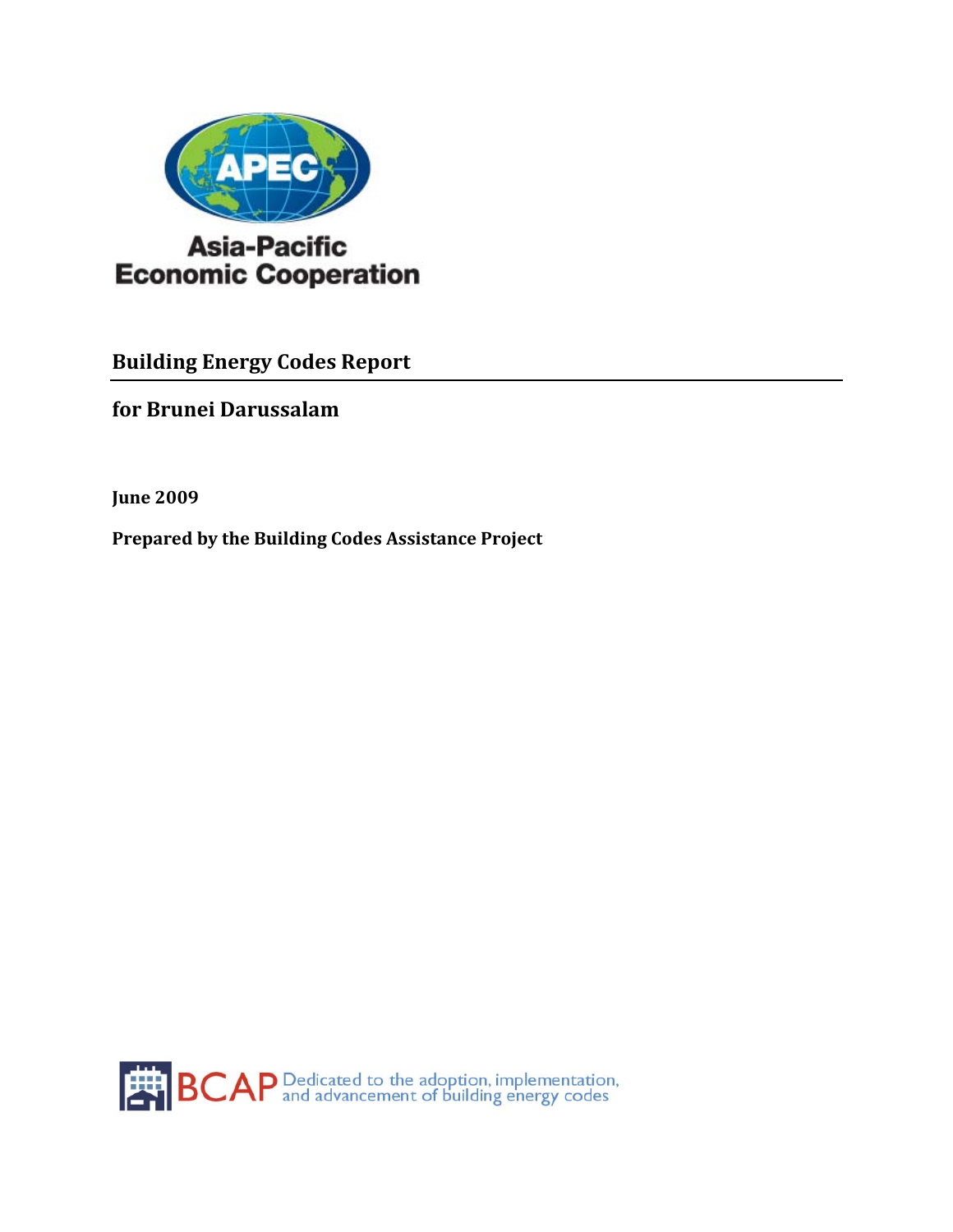

## **Summary**

Brunei Darussalam, a small state with barely 390,000 inhabitants, is situated on the north‐west coast of the island of Borneo. One of the smallest countries in the world, the kingdom's vast oil reserves also makes it one of the wealthiest. The economy is a mixture of foreign and domestic entrepreneurship, government regulation, welfare measures, and traditional village activities. Plans for the future include upgrading the labor force, reducing unemployment, strengthening the banking and tourist sectors, and, in general, further widening the economic base beyond the oil and gas industry. Additionally, Brunei has a national long term goal of providing its citizens with good accommodations in a pleasant environment.



Considering all of these factors, it would be in Brunei's best interest to adopt and implement a building energy code.

## **Economy Background**

#### *Political and Social Structure*

Well-known for the extravagant wealth of its royal family, Brunei is a small Islamic monarchy on the northern shore of Borneo, bordered by Malaysia. The Sultan of Brunei exercises absolute authority over government affairs, including legislative, judicial and cabinet appointments. Multiple councils appointed by the Sultan advise him on various issues, but ultimate power rests in his hands. His family has maintained control of the sultanate for over six hundred years.

The population is roughly 390,000 citizens, mostly of Malay and Chinese ethnicity. The economy maintains a high standard of living, including free healthcare and education, subsidized rice and housing, high literacy rates, low unemployment and crime rates, and a long life expectancy. Islam is the official religion and the foundation of daily life for the majority of Bruneians. As a multiethnic society, though, the economy practices tolerance. Indeed, the economy's official name is State of Brunei, Abode of Peace.

### *Economic Overview*

Brunei is a wealthy nation. Per capita GDP is over US\$50,000—one of the highest in the world—with oil and gas revenues comprising almost half of the economy's output and the vast majority of its exports.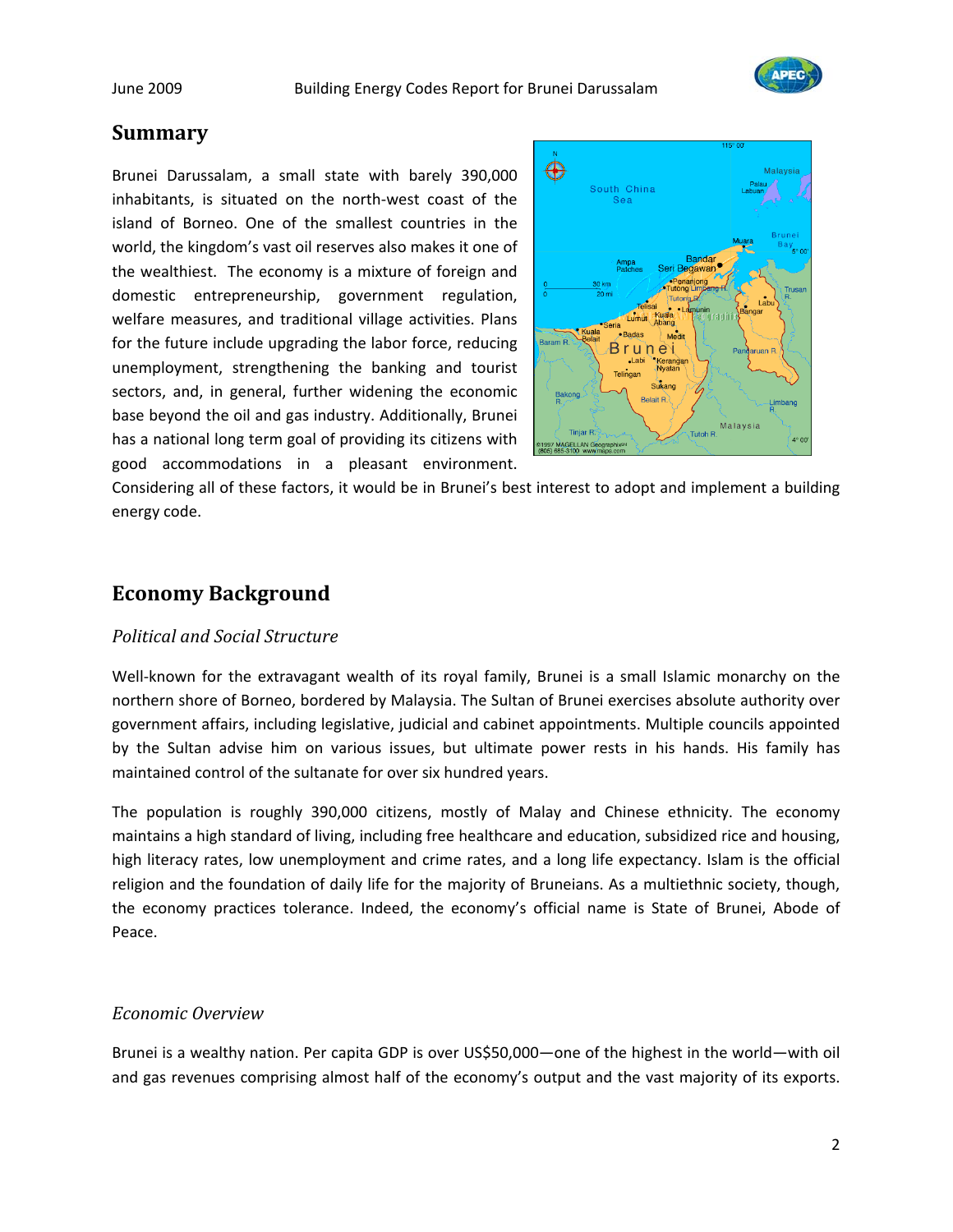

The government encourages foreign investment while attempting to limit foreign influence on traditional social values. The majority of the labor force works in light industry and the service sector.

In preparation for the eventual depletion of its fossil fuel reserves, already in terminal decline, the government has outlined its Vision 2035 to diversify the economy. The Ninth National Development Plan (2007‐2012) places greater emphasis on housing, education and other social services, as well as information and communication technology and industrial development.

### *Energy Assessment*

Brunei relies on its considerable oil and gas reserves for nearly all of its energy needs, and is a large net exporter of both. Per capita electricity consumption is comparable to France, Russia and Germany.<sup>1</sup>

As a small economy, Brunei does not contribute significantly to global green house gas emissions. As of 2004, Brunei released 8.8 million tones of CO2 emissions, which measures out to 24 tonnes of CO2 emissions per capita.<sup>ii</sup>



#### *Climate*

Near the equator, Brunei has a tropical climate with high levels of humidity and annual rainfall. Temperatures range from 23°C to 32°C.<sup>iii</sup> Although a minor contributor to global climate change in absolute terms, Brunei's citizens will likely feel some of its most devastating effects, including rising sea levels, an increase in the number and/or severity of flooding, landslides and other natural disasters, and an increase in vector-borne diseases such as dengue and malaria, among others.<sup>iv</sup>

#### *Construction Overview*

According to the 2002 UN Country Profile, Brunei Darussalam's national long term goal is to provide the people with a *proper accommodation in a pleasant environment* with citizens owning their own houses. To achieve these goals, the government encourages the people to build houses through provision of low interest housing loans for its employees and soft loans through the Development Bank of Brunei for housing estates. In addition, the government provides government housing for its employees at subsidized rents, and certain larger private companies also provide accommodations for their workers.<sup>v</sup>

Government construction plays an important role in Brunei's economy, and housing has been included in the National Development Plan since the 1970s.  $v_i$  Although current data is unavailable, the government reports that it has constructed over 4,000 subsidized homes from 1972 through the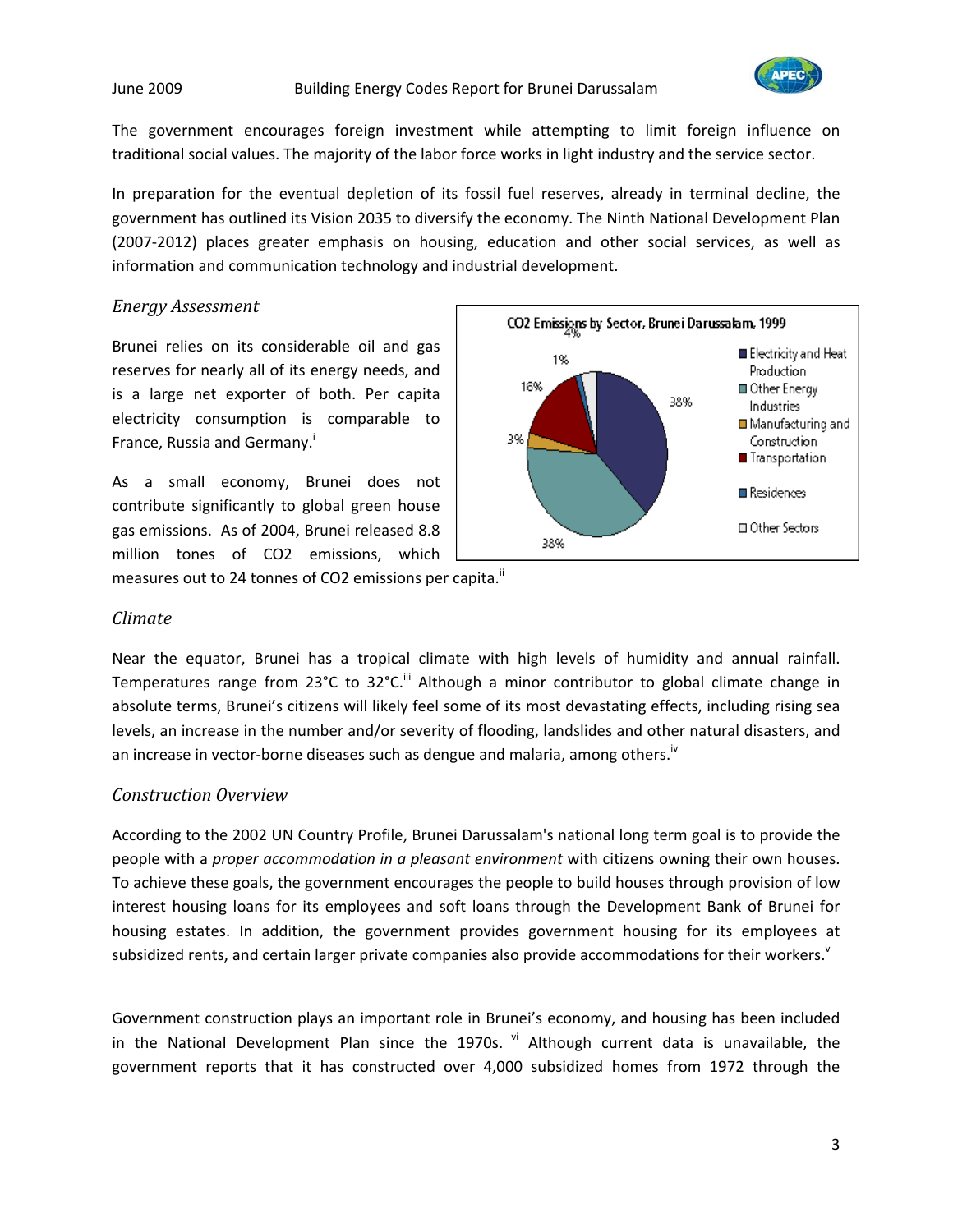

1990s.<sup>Vii</sup> Construction should continue to play a significant role in the coming decades as an integral part of Brunei's plans to expand its economic base.

The current application process for receiving government approval to construct a new building or conduct renovations begins with a series of technical reviews and assessments by the Housing Development Department (HDD) and the Public Works Department (PWD). Various teams review construction plans for lot number and area, structural layout, electrical systems, lighting, ventilation, and sewage systems, as well as safety regulations. National housing plan loan applicants also receive a cost estimate. Officials either require applicants to make amendments to their construction plans or issues certifications of approval, as appropriate. Applicants then submit their approved plans to the director of the HDD for further review and potential modification. When the director signs off on the project, the applicant will receive a letter of approval from the HDD.<sup>viii</sup>

# **Scope of Building Energy Codes/Standards**

The government of Brunei has a long‐term economic development plan that it hopes will transition it from a fossil fuel exporter to an Islamic financial center and tourism hub. Unfortunately, this vision lacks one crucial component being addressed in countries across the globe: energy efficiency of buildings.

According to our research, **Brunei does not have a building energy code**. The absence of energy efficient building practices is particularly detrimental given the fact that the housing sector is the single largest recipient of funds from the Ninth National Development Plan (2007‐2012) and that efforts to expand the economy will require a significant investment in construction and renovation projects.<sup>ix</sup>

This is not to say, however, that the government is not interested in energy efficiency in general or specifically within the building sector. It is clear that the government, through the Prime Minister's Office Energy Division, understands the need to transition to a sustainable energy future and that energy efficiency is half of that equation.

Furthermore, recent developments indicate that the government is exploring the possibility of establishing an energy code. In mid‐June 2009, the Energy Division, in collaboration with the University of Brunei Darassalam and the Energy Conservation Center of Japan (ECCJ), held a workshop entitled "Curriculum Development for Energy Management," the outcome of which was a plan to develop a "curriculum for energy management" for buildings.<sup>x</sup> A delegation from the Energy Division then headed to Japan to meet with representatives from the Japanese Ministry of Economy, Trade and Industry (METI) to learn more about building energy efficiency practices in Japan.<sup>xi</sup> Although the government will have to do much more to develop an appropriate energy code for Brunei, we are encouraged that it has taken the appropriate first steps towards reducing building energy consumption.

## **BCAP Recommendations**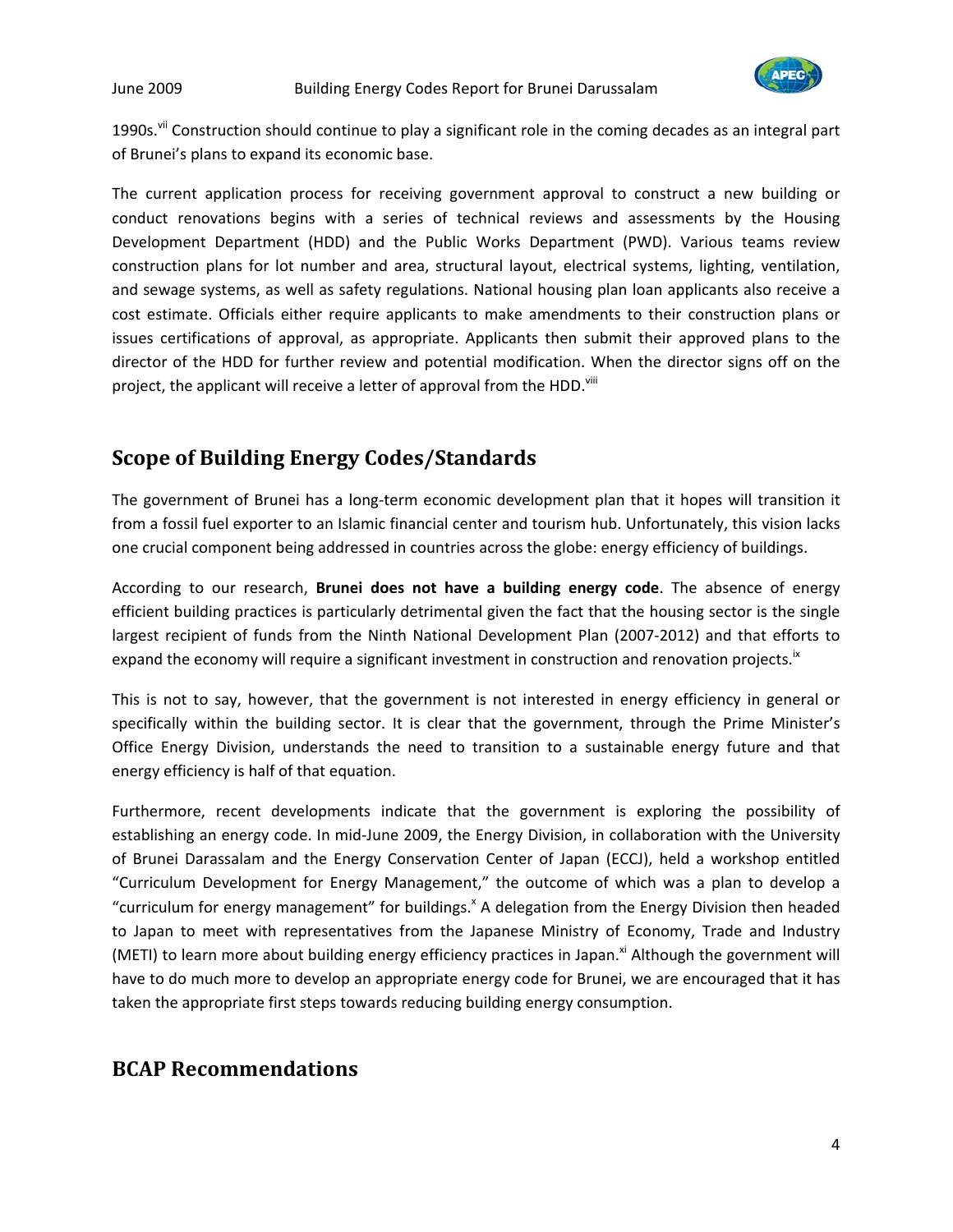

#### *Overview*

Brunei would significantly benefit from a mandatory building energy code. In the face of decreasing fossil fuel revenues and dwindling energy supplies, sustainable economic growth will hinge on Brunei's ability to replace these resources or mitigate their negative impacts. Energy efficient building practices will do both. First, they will enable the economy to level off or reduce energy demand; second, they will stimulate the economy through energy savings for homeowners, businesses and the government. Building energy codes are the quickest, cheapest and cleanest way to reduce building energy consumption, and inefficient buildings are a luxury that Brunei can no longer afford.

### *Best Practices*

BCAP recognizes the different conditions (climate, culture, tradition, economics, availability of materials, etc.) that apply to the building sector in different countries. Obviously, there is no single universal solution that can be replicated in all places. However, it seems universally true that in order to build a framework for energy efficiency in buildings, active government involvement and leadership is required. BCAP fully supports the Prime Minister's Office Energy Division's plan to establish building energy management standards and we will learn more in the coming months about the extent of their preparations. We believe that energy efficiency requirements could be integrated into the pre‐existing HDD and PWD application process relatively quickly and effectively.

In order for codes to be implemented thoroughly, across all sectors, the right stakeholders need to be engaged. As Brunei considers adopting an energy code, it is essential for the government to elicit the input of all parties involved in the construction sector. Input from professionals in this sector can be used to develop sustainable policies and strategies that will accurately reflect the current building practices, while prompting needed advances. Additionally, information and educational campaigns are recommended as a means for communicating to stakeholders the most relevant and up-to-date information regarding the nation's priorities and programs.

BCAP also recommends that the government continue to work with Asian building energy efficiency experts available in the region ‐‐ such as those in Japan. Since the energy crises of the 1970s, Japan has been a worldwide leader in energy efficiency, and its Energy Conservation Law is well-respected as a model minimum energy efficiency standard. Moreover, the "above code" standard in Japan—the Comprehensive Assessment System for Building Energy Efficiency (CASBEE)—offers an example of world-class energy efficiency achievable in buildings.